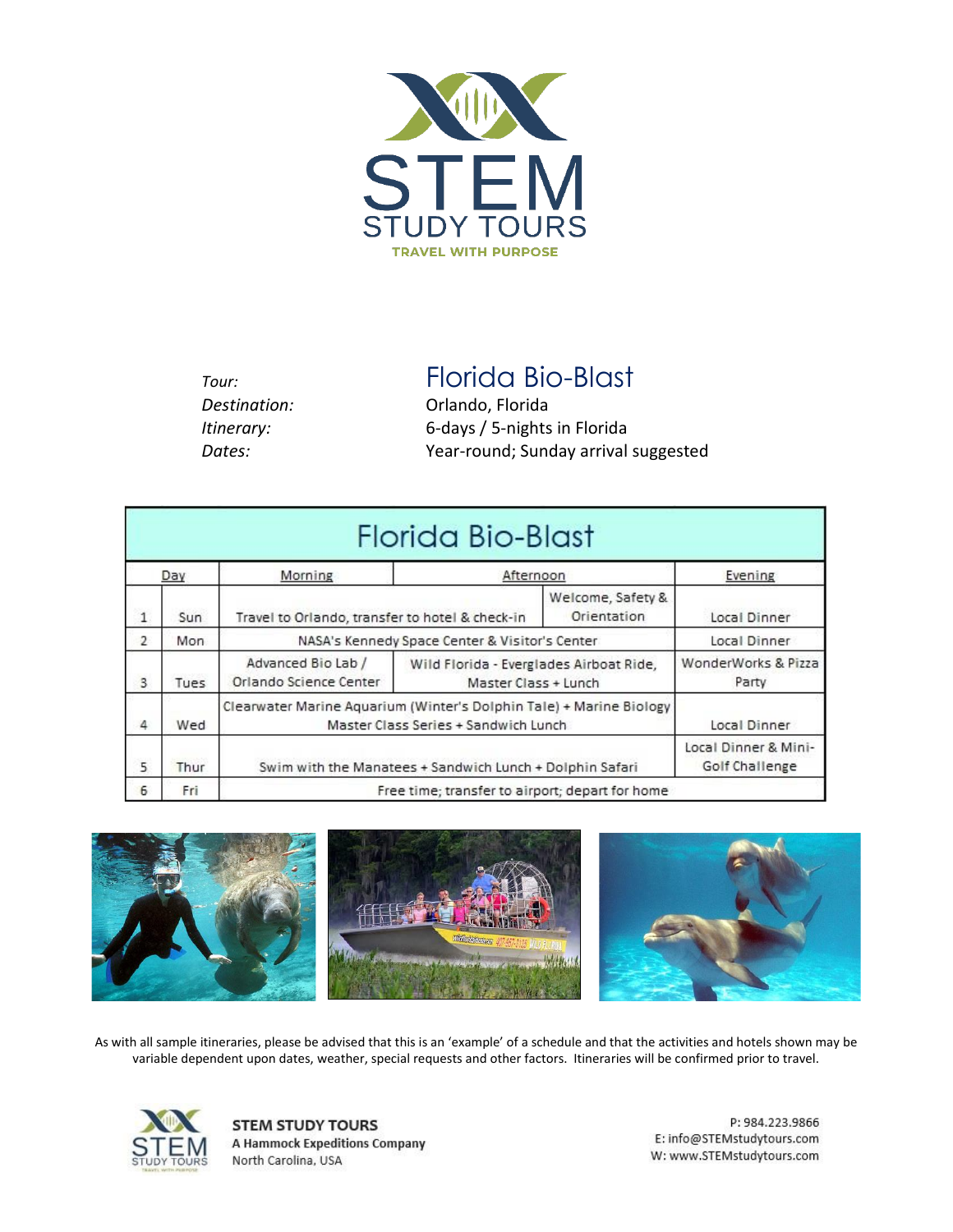#### *Day 1* Dinner included

Travel to Florida arriving at in the late afternoon or early evening. After boarding your motorcoach you will be transferred to your hotel on International Drive. After check-in, we'll have our Welcome, Safety & Orientation meeting and get settled in. Later, we'll have time to rest and relax or if you arrive early enough and would like to plan an activity, we're happy to make the arrangements. There's plenty to do both at the hotel and in the nearby areas. Dinner will be at a nearby restaurant this evening.

*Sample Hotel: Springhill Suites, International Drive* - Innovatively designed and ideally located for our groups, this suite hotel is a great place to relax, refuel and enjoy everything the area has to offer. Located minutes from great dining and attractions, groups will make themselves at home in spacious suites that include two queen beds, a pull-out sofa sleeper, mini-refrigerator, microwave, coffeemaker, complimentary high-speed Internet and more. Hotel amenities include an on-site fitness center, an outdoor heated pool, a business center, and a guest market. Breakfast is served at our hotel each morning.



### *Day 2* Breakfast & dinner included

Rise and shine Florida! After a great breakfast, we'll start off our tour with a fantastic day! We'll board our motorcoach and head to Cape Canaveral, home to NASA's Kennedy Space Center.

*NASA's Kennedy Space Center* - John Glenn, Neil Armstrong, Sally Ride and Jim Lovell are just a few names of the brave men and women that have launched into space from Kennedy Space Center and now it's your turn to become a part of the space program. Your full day of exploration includes real space hardware, authentic attractions, inspiring exhibits and hands-on experiences that will make KSC the highlight of your Florida tour. The incredible accomplishments of the Apollo moon program return to life in the amazing Apollo/Saturn V Center. In backto-back IMAX® theaters, you'll feel the thrill of space exploration on five-story screens as you "float" right alongside NASA Astronauts. On our guided tours into exclusive areas, you'll get a behind-the-scenes look at Kennedy Space Center's working space flight facilities. Touch a real piece of Mars, see incredible rockets, board the Space Shuttle Explorer and much more.



Your exploration of Kennedy Space Center starts with one of the world-renowned

tours. Short of becoming an astronaut, there's no better way to get a glimpse of Kennedy Space Center than on the Kennedy Space Center Tour (KSC Tour). Take a NASA bus for a drive-by view of a launch pad and then



**STEM STUDY TOURS A Hammock Expeditions Company** North Carolina, USA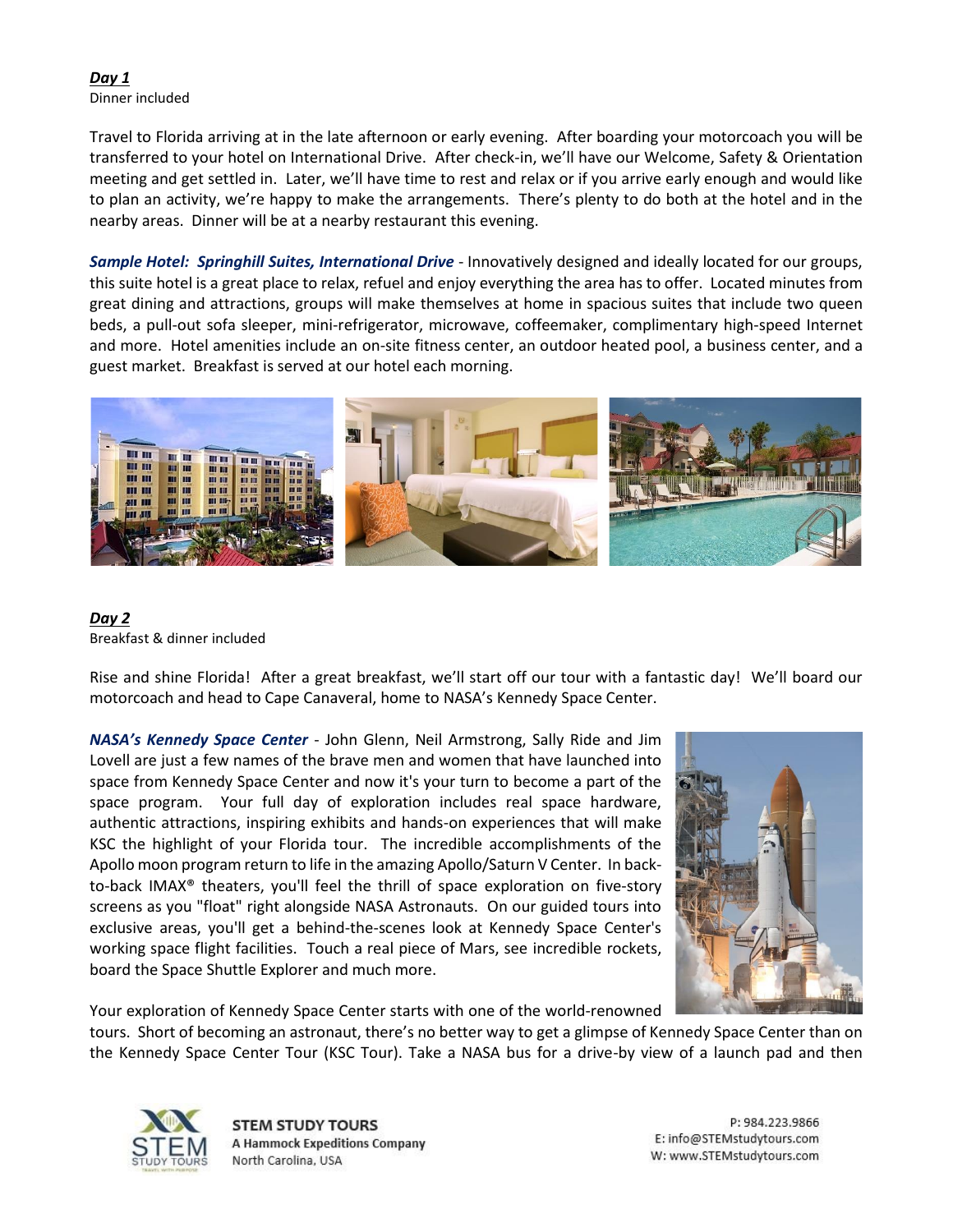experience the historic Apollo 8 launch site and marvel at a massive 363-foot-long Saturn V moon rocket at the Apollo/Saturn V Center. This general tour is complimentary with your admission.

There is much to do at the Visitor Complex when you return, from live action theatrical shows like Mad Mission to Mars, to the inspiring Astronaut Encounter briefing with an actual NASA Astronaut - one of the few people on Earth who have been to space. View ten-story high rockets from all eras of space exploration in the Rocket Garden, walk through a full-size Space Shuttle mock-up, see IMAX space films on five-story screens, and see an actual Gemini program capsule on display in Early Space Exploration.



After a tremendous day, you'll head back to the hotel. We'll have dinner locally and then a well-deserved night of rest!

**IMPORTANT TRANSPORTATION NOTE** – Please be aware that this day includes 10-hours of motorcoach time. As NASA is approximately a 1.5-hour drive from your hotel, the time reserved includes 3 hours of travel time plus 7-hours at NASA. If your group desires more time, we will be happy to book this for you but please be aware that motorcoach time is calculated hourly and you will be responsible for any additional fees incurred.

## *Day 3*

Breakfast, sandwich lunch & dinner included

Good morning Orlando! After breakfast, we'll transfer to the Orlando Science Center for a hands-on Biology experience in the lab!



*Orlando Science Center: Advanced BioLab* - A place that inspires curiosity and exploration and truly one of the great activities in Orlando. With four floors of exciting exhibits, amazing giant screen movies and engaging live programming, the Science Center is committed to learning by offering programs that help students discover the magic of science; bringing science to life with interactive learning, live presentations and experienced instructors.

During the Advanced BioLab students will explore how the levels of CO2 in a plant terrarium will change during photosynthesis and

cellular respiration. Discover the different ways stimulants and depressants will affect the physiological activity in the body. Find which organelles an animal cell and a plant cell have in common with wet-mount and methylene blue stained cheek and onion cells. Determine the probability of possible combinations of alleles that can result in a generation when creating an Orlando Science Center family tree.

Following our morning in the lab, we'll head outdoors for a little adventure in the Northern Everglades region with Wild Florida.



**STEM STUDY TOURS A Hammock Expeditions Company** North Carolina, USA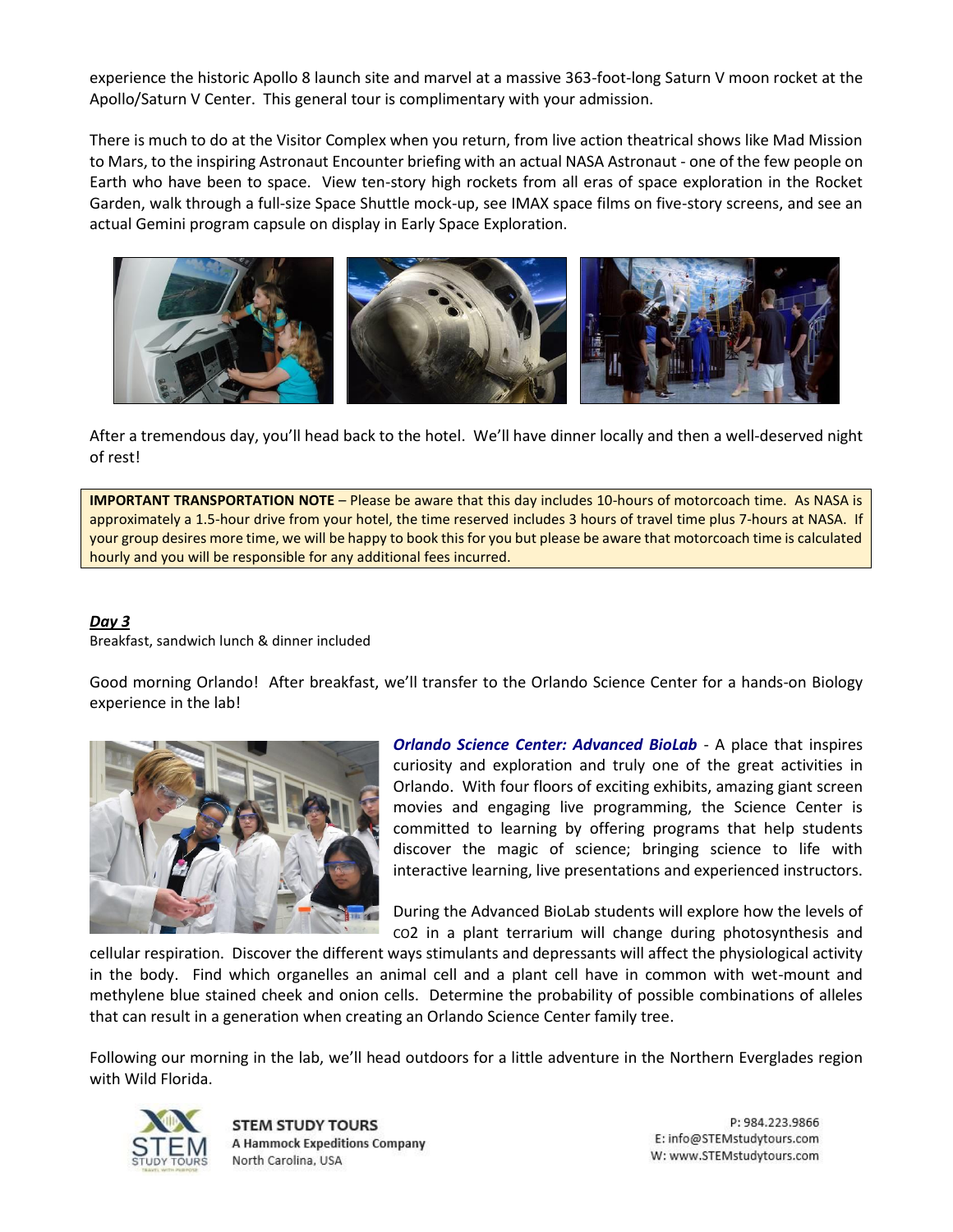*Wild Florida Airboat Tours* - Located 45-minutes outside of Orlando, a visit into the Florida Everglades will be the wildest adventure you'll find in Central Florida. Experience a part of Florida that hasn't changed much from when early pioneers arrived in covered wagons in the 1800s. Climb aboard a U.S. Coast Guard certified airboat and catch a glimpse of alligators, eagles, turkeys, wild boars, roseate spoonbills, and other native creatures. Stroll through the Wildlife Park where you can see lemurs, sloths, zebras, and other animals native to South America, Africa, and Australia. Want to take a trip back in time to one of the first cattle operations in Central Florida? Hop aboard the Ranch Buggy Tour for a look at a working cattle operation that can trace its roots to the 1850s. Wild Florida is a feast for the eyes and the soul.



**Educational Components**: 1) Airboat Eco-Tour. Students will see a variety of animal and plant wildlife identified by airboat captains. Topics covered will include the Florida Ecosystem, native and invasive species, and interdependence attributes. 2) Alligator Presentation. Students will get an up-close look at alligators with an in-depth presentation of topics including lifecycle, diet, anatomy/physiology and behavioral aspects. 3) Wildlife Park. Students will be taken on a guided tour of the wildlife park with over 100 species of native and exotic animals including a walk through 'Hawk Swamp' to see what Florida looked like 1,000 years ago. Topics include the swamp ecosystem, endangered and threatened species, adaptations and characteristics of animals. Your package will include a 1-hour airboat tour, an alligator demonstration with photo, sandwich lunch, a souvenir plus admission to the Wildlife Park; all with the master class educational elements as above.

In the late afternoon, we'll return to the hotel to get ready for an evening dinner of pizza and loads fun at WonderWorks!

**WonderWorks & The Outta Control Magic Comedy Dinner Show** – Wonderworks is an amusement park for the mind, combining education and entertainment in over 100 hands-on exhibits for students of all ages. Students will feel the 65-mph hurricane force winds, be shaken by a 5.3 earthquake, play virtual sports, land the space shuttle, fly a fighter jet, lay on a bed of nails, design and ride their own roller coaster and even compete in a Laser Tag game.



Schools will also experience the "Outta Control Comedy Magic Dinner Show" combining high-energy comedy improvisation with spectacular magic to

thoroughly entertain audiences of all ages. During the show, schools will enjoy unlimited hand-tossed pizza, popcorn and soft drinks.



**STEM STUDY TOURS A Hammock Expeditions Company** North Carolina, USA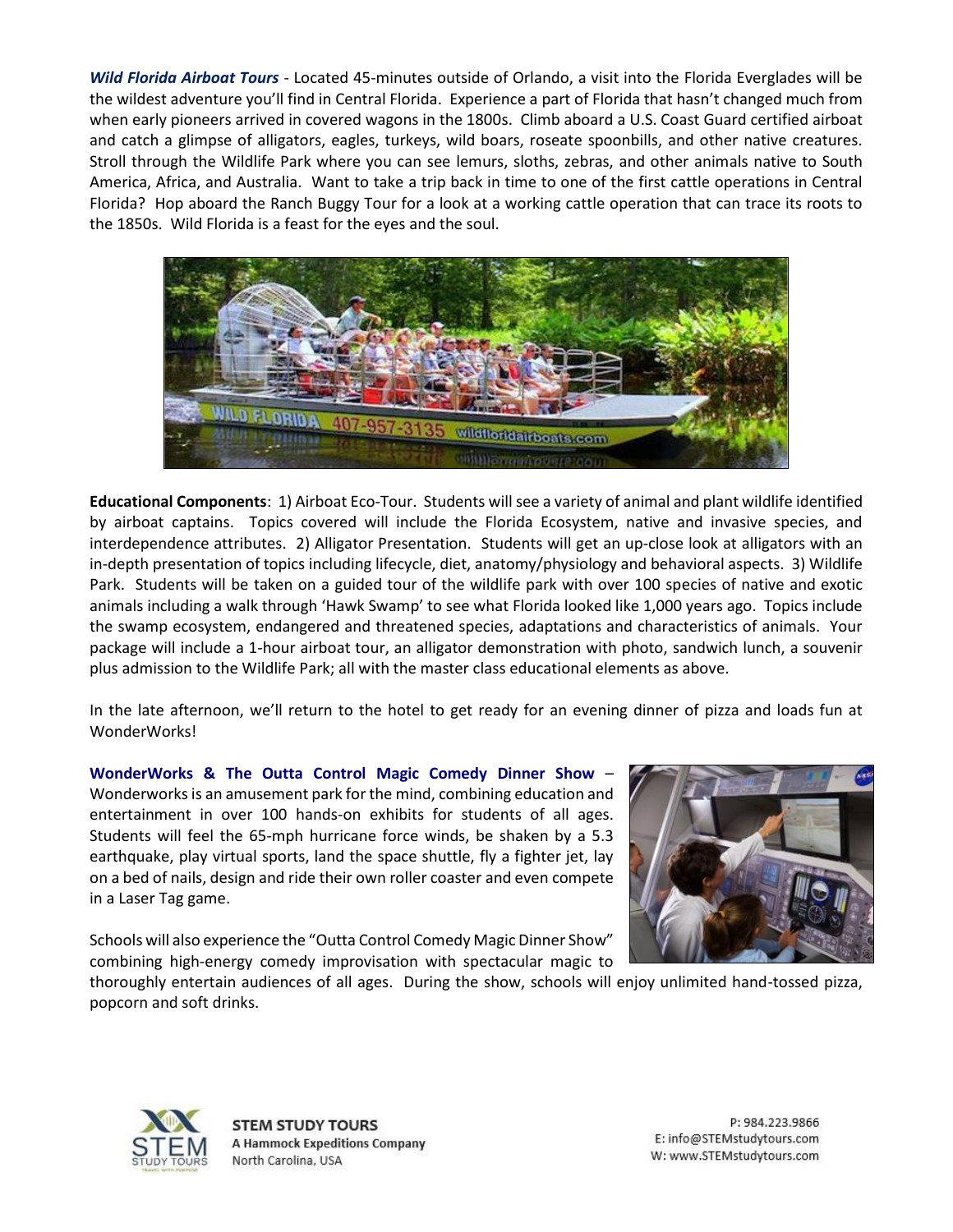## *Day 4*

Breakfast, sandwich lunch & dinner included

Good morning, Orlando! Today we'll venture to the coast to meet some new friends spending the day at the Clearwater Marine Aquarium.



*Clearwater Marine Aquarium –* Clearwater Marine Aquarium is fundamentally a hospital for sick and injured marine life. However, what they do is so much more. They inspire the human spirit, through the animals and their stories of survival, which touch all of us. They educate young people on the preservation and conservation of our animals and environment. They collaborate on scientific research to better understand animal behavior, illness, treatment and the prevention of animal decline. They protect the growth of the endangered sea turtle

population by guarding a 26-mile stretch of beach within Pinellas County. They rescue and rehabilitate injured and ill animals with the aim of releasing them back into their natural habitat. When this isn't possible, the aquarium provides long term residential care.

Today we'll explore this unique non-profit hospital dedicated to rescue, rehabilitation and release of marine animals. We'll see their mission in action as we discover the rehab and surgical areas and get up-close inspiration from the stories of the resident animals, including Winter the dolphin, who swims with a prosthetic tail. Feed

the sting rays, sharks and pelicans, or cruise on an interactive boat safari. Hop aboard a complimentary boat or trolley shuttle to nearby Winter's Dolphin Tale Adventure, where we'll discover a museum of rebuilt sets and props from the Dolphin Tale movies and walk through the Hurricane Experience exhibit. All this and much more await you for a day of fun and a lifetime of inspiration. Your day will include a Behind-the-Scenes and Hospital Tour, a Stranding Master Class, a boxed lunch, a Dolphin Adventure Boat Tour and then time to view the aquarium and see the stages of the Dolphin Tale.



We always suggest our groups watch the film – **A Dolphin's Tale** (2011) – to learn more about the Clearwater Marine Hospital.

**IMPORTANT TRANSPORTATION NOTE** – Please be aware that this day includes 12-hours of motorcoach time. As Clearwater is approximately a 2-hour drive from your hotel, the time reserved includes 4 hours for travel time plus 8-hours in Clearwater. If your school desires more time, we will be happy to book this for you but please be aware that motorcoach time is calculated hourly and you will be responsible for any additional fees incurred.

After our exciting day in Clearwater, we'll return to the hotel, have a local dinner and an evening to do as we please!

*Day 5* Breakfast, sandwich lunch & dinner included

Rise and shine, Florida! Today we'll dive head-first into Crystal River, home to some of nature's most gentle giants on a Snorkel with the Manatees adventure!



**STEM STUDY TOURS A Hammock Expeditions Company** North Carolina, USA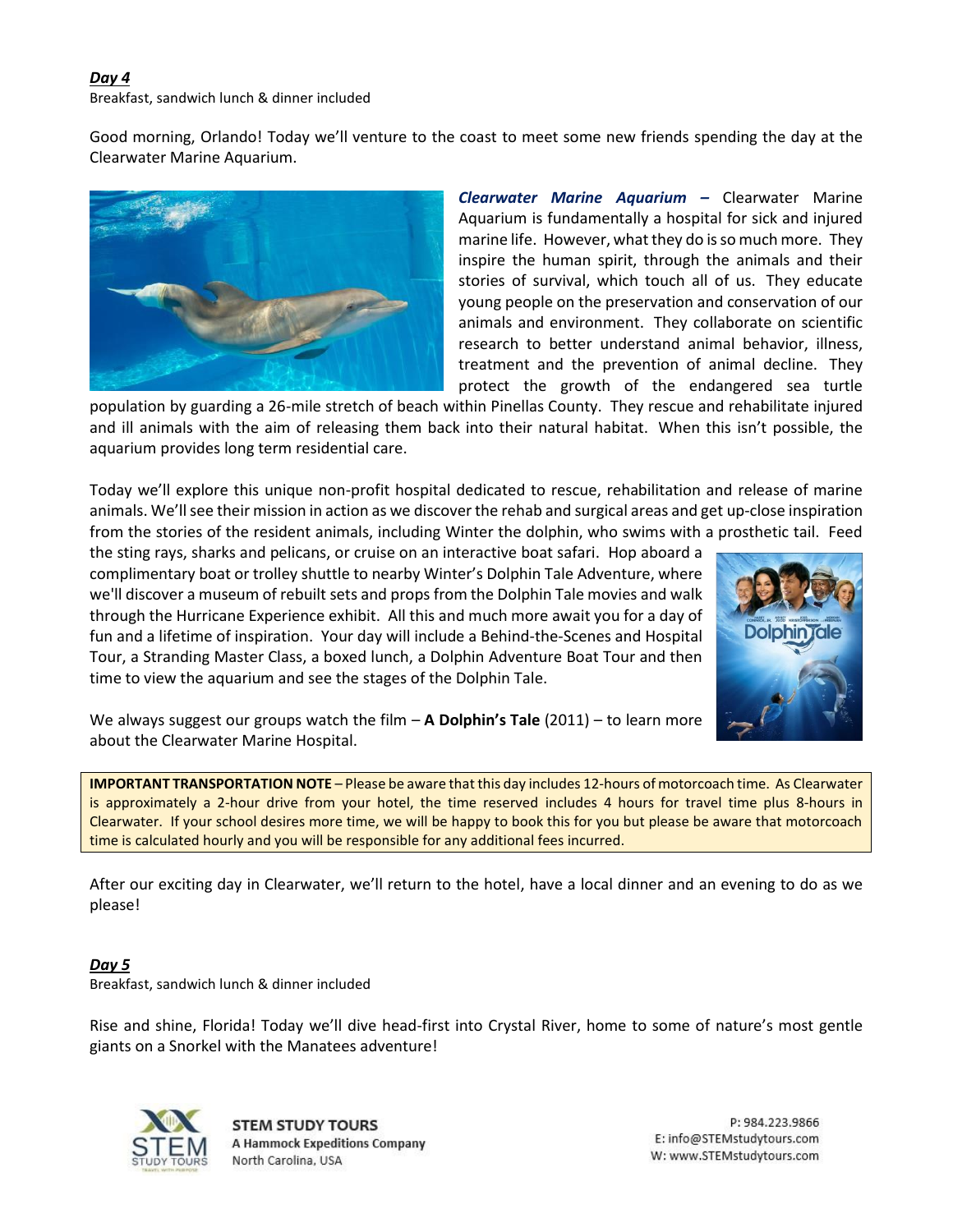*Snorkel with the Manatees –* Captain Tracy and her crew provide quality manatee experiences in this incredible adventure. This "Snorkel with the Manatees" experience is designed to educate our groups about the wildlife and their habitat within this unique area of Florida. We'll swim alongside these gentle giants and get to experience them in their natural habitat where they feel comfortable interacting with visitors. Our captain will equip us with wetsuits, masks, snorkels, noodles for floating, sunscreen and anti-fogging solution for our masks. We'll jump in the water and set off for a first-hand look at these magnificent creatures. In addition to the swim, our groups will also have a Marine Mammal Workshop to make this a truly immersive marine life experience.



After our snorkel, we'll have a sandwich lunch and then go on a Dolphin Safari!

*Dolphin Safari* – Ride out into the water to see the dolphins frolic, jump, splash, feed, play and swim in their natural environment, in the Gulf of Mexico, in Homosassa, FL. We never know what we will see in Nature's Theme Park, the Nature Coast of Florida, we truly never know what exactly may come into view. We often do see Bald Eagles, Osprey, Tarpon, Otters, several birds, and of course, the eternally happy, Bottlenose Dolphin. That's the beauty of a wildlife tour! You get to experience something new every time.



**IMPORTANT TRANSPORTATION NOTE** – Please be aware that this day includes 10-hours of motorcoach time. As Homosassa is approximately a 2-hour drive from your hotel, the time reserved includes 4 hours for travel time plus 6-hours in Homosassa. If your school desires more time, we will be happy to book this for you but please be aware that motorcoach time is calculated hourly and you will be responsible for any additional fees incurred.

This evening we'll have dinner locally and some time for fun. After dinner, we'll have a mini-golf challenge!

### *Day 6*

Breakfast included

Good morning, Orlando! It's time to pack up and head home! Following breakfast and depending on flight and/or travel times we'll have the morning free then will start to say goodbye to Florida taking memories with us that will last forever!

If you would like to add in any last-minute stops, simply enquire with your Ambassador who will make sure you are set up for success!





**STEM STUDY TOURS A Hammock Expeditions Company** North Carolina, USA